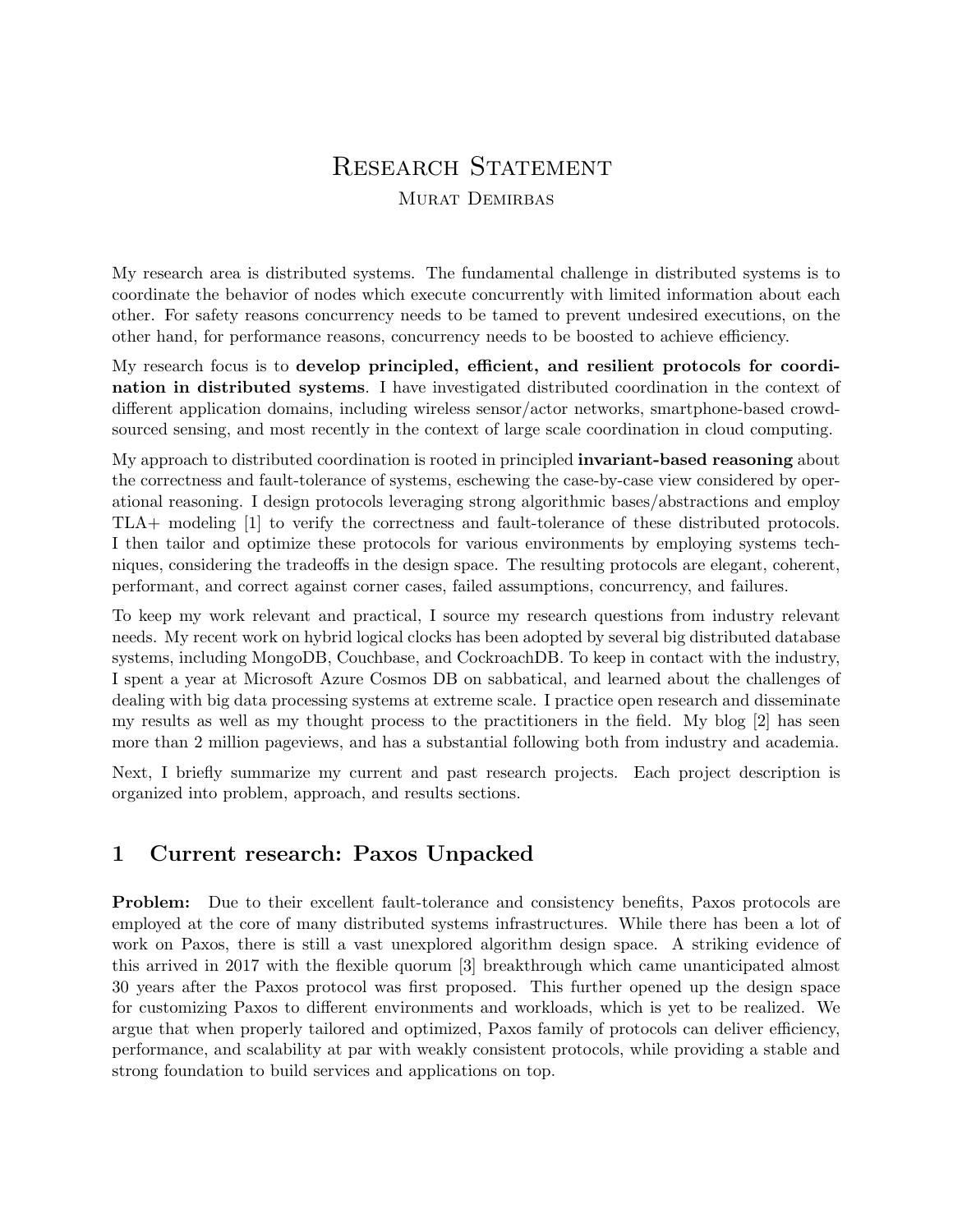Approach: Scaling Paxos and making it practical and customizable involves many challenges and require an assortment of distributed algorithmic tools and techniques. For scaling Paxos horizontally, we investigate novel in-protocol sharding and reconfiguration strategies enabled by the flexible quorums result. For scaling Paxos vertically, we alleviate the bottleneck at the leaders by decoupling control from communication flow and by employing in-protocol aggregation optimizations. To provide consensus as a lightweight serverless primitive, we develop efficient single-instance consensus as a systems primitive and showcase its use in applications. For improving the efficiency of strongly-consistent read operations, we investigate novel quorum read techniques. As another fundamental contribution, we show how to relax/detach the decades-old accidental coupling of linearizability with Paxos/consensus protocols, by providing sharded, flexible, and finer granularity variants of Paxos.

Expected contributions: The techniques developed for in-protocol sharding across leaders, alleviating the communication bottlenecks via in-protocol aggregation, and performing linearizable reads from quorums will have broader applicability beyond Paxos protocols to other strong consistency protocols. The systems primitives developed for realizing serverless consensus will also benefit other coordination protocols. In order to accelerate technology transfer to academia and industry, the techniques developed in this project will be showcased in the context of a globally distributed database prototype, called FleetDB https://github.com/acharapko/fleetdb. FleetDB has the potential to lead the way for integrating novel tailored Paxos protocols in replication operations of distributed databases. We are collaborating with prominent distributed database teams in the industry to make this happen. Finally, with the convergence of Byzantine fault-tolerant (BFT) consensus protocols to Paxos like leader-to-all and all-to-all communication patterns (thanks to the use of threshold certificates), we expect that our contributions in this project will be applicable for distributed ledger and blockchain systems.

## 2 Synchrony-aware primitives for building highly auditable, scalable, available distributed systems (funded by NSF XPS 2015-2019)

Problem: Auditability is a key property for developing highly scalable and highly available distributed systems; auditability enables identifying performance bottlenecks, dependencies among events, and latent concurrency bugs. In turn, for the auditability of a system, time is a key concept. However, there is a gap between the theory and the practice of distributed systems in terms of the use of time. The theory of distributed systems shunned the notion of time and considered asynchronous systems, whose event ordering is captured by logical clocks. The practical distributed systems employed NTP synchronized clocks to capture time but did so in ad hoc undisciplined ways.

Approach: Our work focused on providing auditability by combining two key concepts: time and causality. In particular, we prescribed hybrid logical clocks (HLC) [4,5] which offer the functionality of logical clocks while keeping them close to physical clocks. HLC combines the theoretical underpinnings of causality and the practicality of physical clocks by identifying how logical clocks can be improved and tuned based on the availability of NTP synchronization. The principle guiding HLC design is "uncertainty resilience". HLC is designed to be always wait-free/nonblocking and correct (albeit with reduced efficiency) even when time synchronization has degraded or is not available.

Contributions: HLC clocks enabled highly auditable systems [6] since they can efficiently provide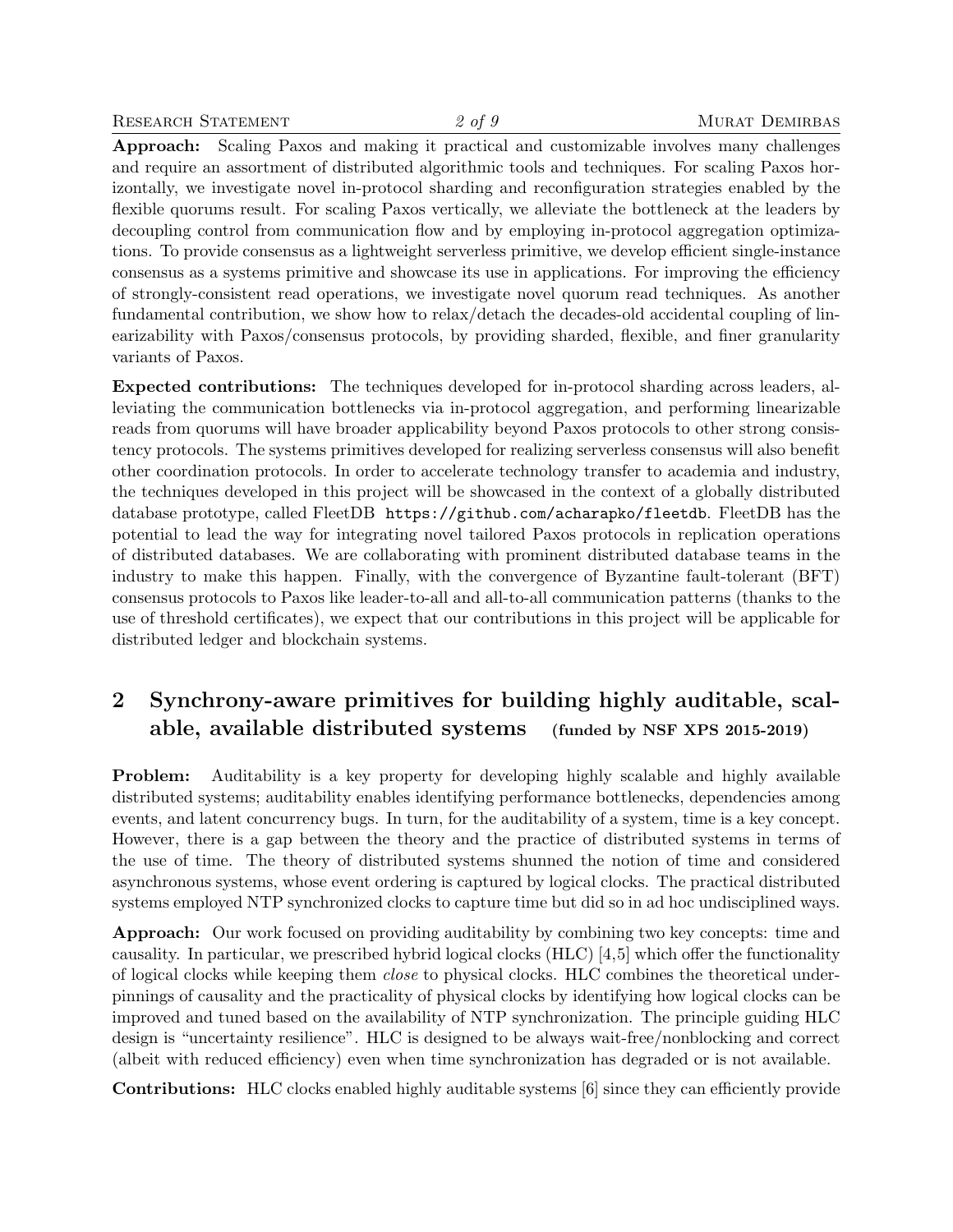global consistent-state snapshots without needing to wait out clock synchronization uncertainties and without requiring prior coordination. Our project found applications to cloud computing, distributed NewSQL databases, and globally distributed web services. Our HLC clocks have recently been adopted by CockroachDB [7], an opensource clone of Google Spanner, MongoDB [8], and Couchbase [9].

We also leveraged the auditability support provided by HLCs and designed and developed a monitoring service, Retroscope [10], that detects distributed system state corruptions. Retroscope's cut monitoring approach is complementary to the request tracing solutions, and brings a number of advantages. First, by exposing the nonlocal state, Retroscope enables users to examine nonlocal properties and invariants of distributed applications. Furthermore, by sifting through many past nonlocal states, users can perform root-cause analysis and diagnose race conditions, nonlocal state inconsistencies, and nonlocal invariant violations. To achieve a scalable implementation of Retroscope, we leveraged Apache Ignite for stream processing, computation, and storage. We arranged the log ingestion way to minimize data movement and improve data locality and achieve maximal parallelism when searching. The resultant publications from this project include [10–15]. All research products, including publications, software, and source code are made available to the public openly at https://cse.buffalo.edu/~demirbas/Auditable/.

### 3 Scalable coordination for wide-area distributed systems (funded by NSF CSR 2015-2018)

Problem: Scalable coordination of concurrently executing tasks is a challenging open problem for large-scale distributed systems. Especially with increasing demand for large-scale web-services for e-commerce, social networking, and Internet of Things, the coordination of tasks over wide-area (i.e., across clusters, across datacenters, and across Internet) has recently gained greater importance. Traditional distributed coordination techniques fail to scale for wide-area networks to support these new generation applications. Centralized coordination fails to scale with respect to the increased distances in the wide-area, whereas decentralized coordination fails to scale with respect to the number of nodes involved.

Approach: To achieve scalable coordination of distributed tasks over wide-area, we proposed a novel hybrid design that avoids the shortcomings of both fully-centralized and fully-decentralized solutions to coordination. Our approach was to shard Paxos variants with multileaders and build migration policies for moving data according to access patterns among the leaders.

Contributions: The project developed a system for hierarchical coordination, called Wan-Keeper [16]. WanKeeper provided wide-area optimized ZooKeeper deployment for distributed metadata management. By adjusting to the locality of accesses, the top-level WanKeeper cluster gives tokens/autonomy to the relevant leaf-level WanKeeper clusters. The performance of Wan-Keeper was showcased in the context of a wide-area filesystem. To provide a protocol level, flexible, and general solution, the project also developed WPaxos [17]. By using the flexible quorum result, WPaxos showed how to apply in-Paxos sharding to multileaders over zones. The project also performed an analytical and empirical dissection of Paxos performance and identified bottlenecks in Paxos protocols. The resultant publications from this project include [16,18–22]. More information can be found at https://cse.buffalo.edu/~demirbas/WanCoord/.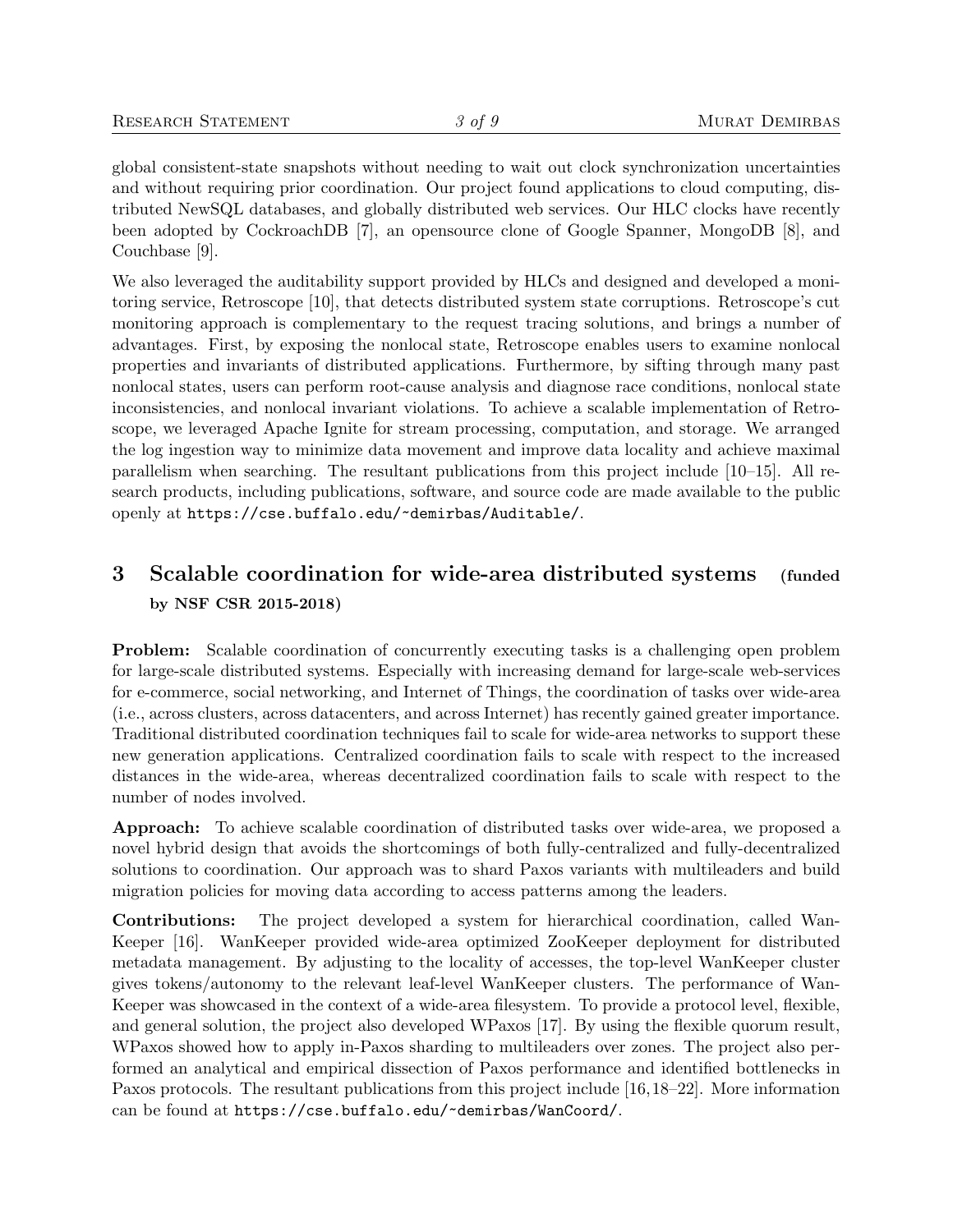### 4 Smartsourced sensing and collaboration (funded by Google Research 2010, NIH/NIEHS 2010-2012, NSF CRI 2012-2015)

Problem: Although smartphones showed a lot of promise for solving the large-scale sensing problem and fulfilling the ubiquitous computing vision of pervasive collaboration, they fall short of their potentials. Consider DARPA's 2009 network grand challenge on accurately finding 10 red weather balloons deployed at arbitrary locations of the US. The winning team managed to solve the challenge in 9 hours, but the team had to prepare, campaign, and publicize aggressively for a month, and employed a multilevel incentive structure that distributed the \$40K prize money among participants. To achieve full potential of smartphone based sensing and collaboration, a platform is needed to enable development of smartsourcing apps that solve similar collaboration and coordination problems without requiring month-long campaigns and \$40K awards.

Approach: We believe that the reason current apps fail to solve problems like 10 red balloons is the lack of a platform to utilize smartphones for collaboration and coordination. In contrast, providing a platform for publish/subscribe and tasking of these devices would enable any smartphone to utilize the data published by other smartphones in a region and to task other smartphones in the region to acquire new data if needed. In order to utilize smartphones for solving collaboration and coordination problems, we proposed an open publish-subscribe middleware at the cloud backend, Eywa, which enables smartphones to benefit from data collected by other smartphones and Internet of Things (IoT).

Contributions: In our early work we employed Twitter as a primitive publish-subscribe middleware and developed a crowdsourced weather radar [23] and citywide sensing applications over Twitter [24–26]. To improve the success rate of location-based services, we built a system [27] that categorizes Twitter users based on their familiarity to location types in Foursquare and uses this information to forward more relevant queries to the users.

Our work on mobile user profiling [28–35] aimed to improve the efficiency of our smartsourced sensing system. As a limited scope demonstration of the Eywa vision, we employed the localization capabilities on the smartphones and leveraged on the computational power provided by cloud servers in order to estimate and forecast the wait times at coffee shops; our system, LineKing, became the first crowdsourced line wait-time estimation service [36].

Since aggregating responses from a crowd is a challenge for the Eywa platform, we investigated multiple-choice question answering (MCQA) [37–40]. To this end, we designed a gamified experiment. We developed an Android app to let the crowd answer questions with their smartphones as they watch the Who Wants To Be A Millionaire (WWTBAM) quiz show on a Turkish TV channel. Our WWTBAM app has been downloaded and installed more than 300,000 times and has enabled us to collect more than 3 GB of MCQA data (2000 live quiz-show questions and more than 200,000 answers) over a period of 9 months. We developed novel MCQA aggregation algorithms to improve the accuracy of answers to more than 90% even for the cases where majority voting resulted in 40% accuracy [37–39].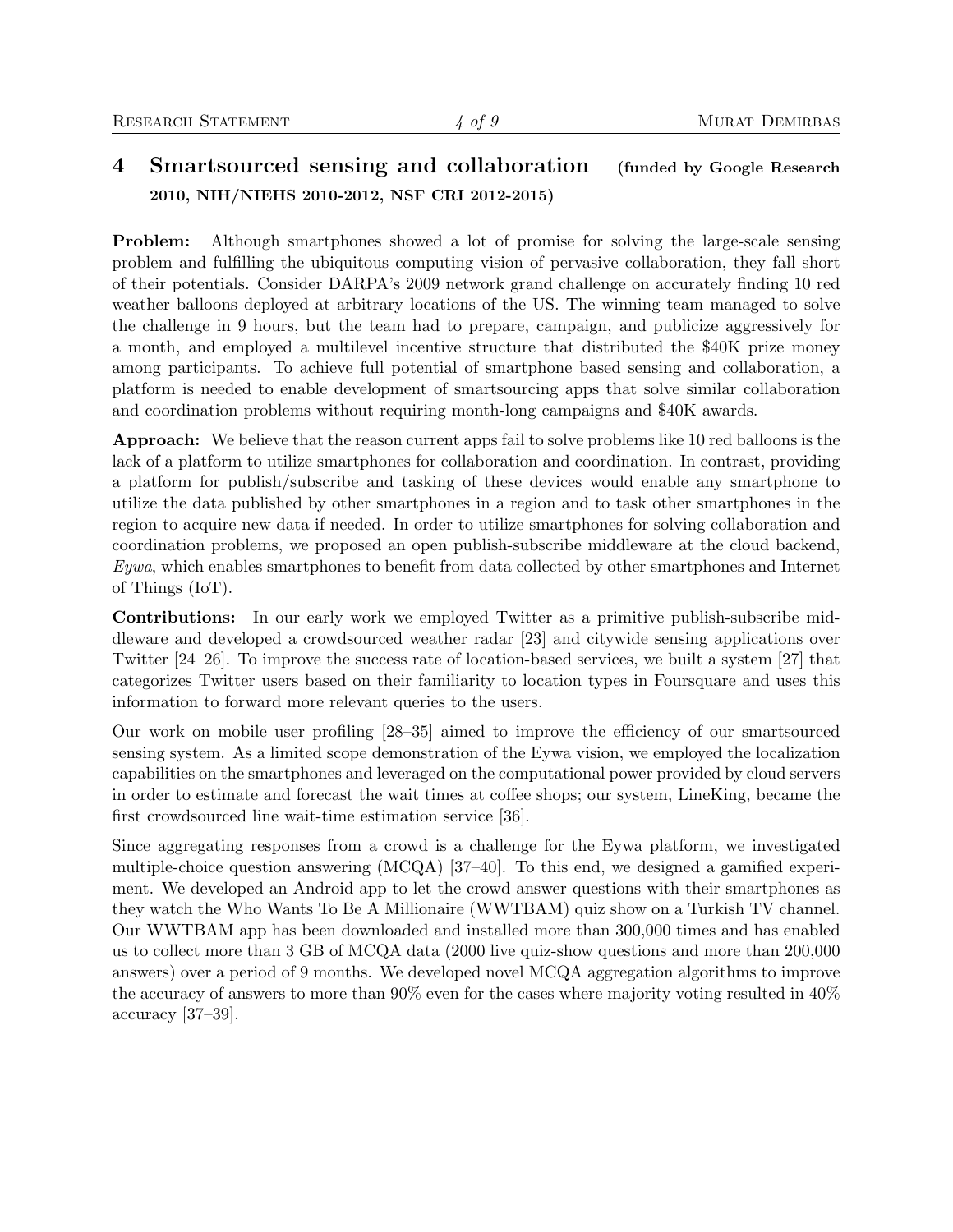#### 5 Efficient and resilient querying and tracking services for WSNs (funded by Office of Naval Research 2009-2012)

**Problem:** The goal of an in-network querying service in WSNs is to answer spatial queries, such as "What is the location of the nearest enemy tank to my coordinates?". To answer such queries, querying and tracking services require continuous maintenance of distributed data structures (trees, paths, and clusters) over a large number of nodes. In order to achieve scalability, only the relevant WSN nodes should be involved in the execution of the query. That is, these services should implement local operations over these global structures. Locality is also needed in handling of the faults. In the absence of a local healing mechanism, faults/inconsistencies in one part of the system may contaminate the entire system and hence may result in a high-cost, system-wide correction.

Approach: Our approach in achieving locality and scalability of WSN services is to exploit geometric ideas and techniques while devising distributed algorithms. In contrast to Internet, where the topology is logical and arbitrary graph models are used, WSNs are deployed in physical spaces and the use of geometric networks are warranted for modeling WSNs. We find that when the problem domain is constrained to geometric networks it is possible to devise simpler and more efficient algorithms than those designed for arbitrary graph topologies. Especially for reasoning about locality of solutions in WSN (where communication cost is the biggest constraint on design) geometric methods are a good fit. Furthermore, by exploiting the geometry of the network, we propose efficient fault-containment techniques to enable locality in handling of faults.

Contributions: For in-network querying, we proposed a *distributed quad-tree* (DQT) structure [41] that exploits node localization information to achieve local construction without requiring *ture* [41] that exploits node localization information to achieve local construction without requiring any communication. DQT achieved a querying cost of  $2\sqrt{2} * d$ , and, due to its minimalist infrastructure and stateless nature, it showed graceful resilience to the face of failures. In Glance [42], we improved on our earlier results. Our main insight was to use the basestation node in an opportunistic manner for answering of some in-network queries, and show that in-network advertisements can safely ignore a majority of directions/regions and focus their advertisement to a small cone to be able to satisfy a given distance-sensitivity requirement. As a result, Glance ensures that a query invoked within d distance of an event intercepts the event's advertisement within  $d * s$ distance, where s is a "stretch-factor" tunable by the user. For tracking in WSNs, in Stalk [43], we employed hierarchical partitioning to maintain a locally-healing tracking structure over a small number of nodes and with accuracy proportional to the distance from the evader. In Trail [44], we presented a tracking protocol that achieves the same linear costs for find and update without requiring a hierarchical partitioning of the network. We also applied our geometric ideas to devise energy-efficient low-latency data collection mechanisms for WSNs using network-controlled mobile basestations [45–47].

### 6 An in-network collaboration and coordination framework for wireless sensor/actor networks (funded by NSF-CAREER 2008-2013)

Problem: As WSNs get increasingly more integrated with actuation capabilities, consistency and timeliness guarantees become significant issues. However, in the presence of unreliable communication channels—as is the case in WSNs— even the most basic consensus problem of getting nodes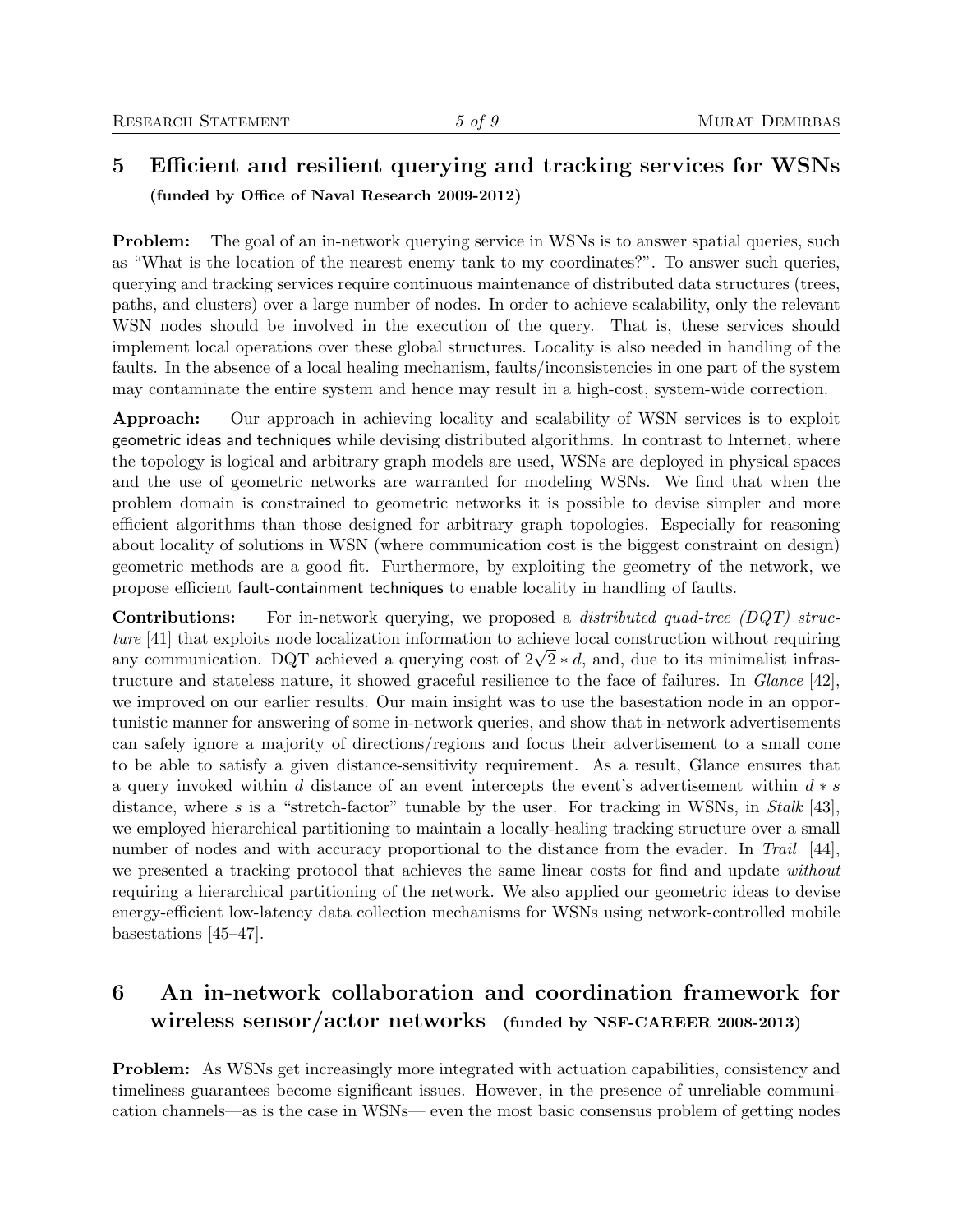agree on a binary decision is unsolvable (due to the well-known Coordinated Attack impossibility result). Therefore, effectively managing concurrent execution ranks as one of the biggest challenges for future wireless sensor-actor networks (WSANs).

Approach: Our key insight in this project is to observe that singlehop wireless broadcast has many useful features for facilitating collaboration and coordination. Firstly, broadcasting is atomic (i.e., for all the recipients of a broadcast, the reception occurs simultaneously), which is useful for synchronizing the nodes in singlehop for building a structured operation. Secondly, broadcast messages share the same medium enabling collision detection and snooping, which are useful for implementing collaboration and coordination in a decentralized manner. Leveraging these properties, we developed a framework that provides simple programming abstractions to cope with the consistent coordination challenges of WSANs while retaining efficiency of execution. Our framework consists of two components: (1) a singlehop communication primitive for fast robust feedback collection, and (2) a transactional abstraction for robust computing in WSANs.

Contributions: In [48] we have shown, for the first time, that it is possible to solve consensus efficiently in WSNs using a novel receiver-side collision detection (RCD) technique. The idea here was to provide a dedicated round for communicating negative feedback, and hence conveying information even when the negative feedback messages collide. While the transmitter cannot detect collisions in WSNs, there is no barrier against the RCD. In our algorithm, a collision detected in the veto round indicates the existence of at least one veto message and that the consensus should be deferred for a later round. We have also given a classification of RCD with respect to its completeness (ability to detect collisions) and accuracy (ability to avoid false positives) and identified the lower-bounds for solving consensus for each class. We developed reliable implementations and quantitative evaluations of RCD on TinyOS and mote platforms in [49]. Using RCD, we built a primitive "pollcast" for quick and robust singlehop feedback collection from a singlehop neighborhood. We have analyzed the theoretical lowerbounds and upperbounds associated with querying with pollcast in [50]. In [51], we developed and showcased applications of RCD for singlehop collaboration protocols in WSNs, including a quick and robust threshold querying primitive tcast. We also applied these principles to the reliable broadcast problem in [52,53], which is another relevant and significant problem for single-hop communication. Our receiver-side collision detection technique has been adopted by several WSN MAC layers since then.

As complementary to the singlehop communication primitive for fast robust feedback collection, we designed and developed the TRANSACT framework [54, 55] which provides an efficient and lightweight implementation of a transaction primitive in a distributed manner by exploiting the properties of broadcast communication inherent in WSANs. A major contribution of Transact is to simplify the reasoning and verification of a distributed WSANs program. Building blocks for process control and coordination programs (such as, leader election, mutual exclusion, cluster construction, neighborhood discovery, recovery actions, and consensus) are easy to denote using TRANSACT.

#### References

[1] L. Lamport. The temporal logic of actions. ACM Transactions on Programming Languages and Systems, 16(3):872–923, May 1994.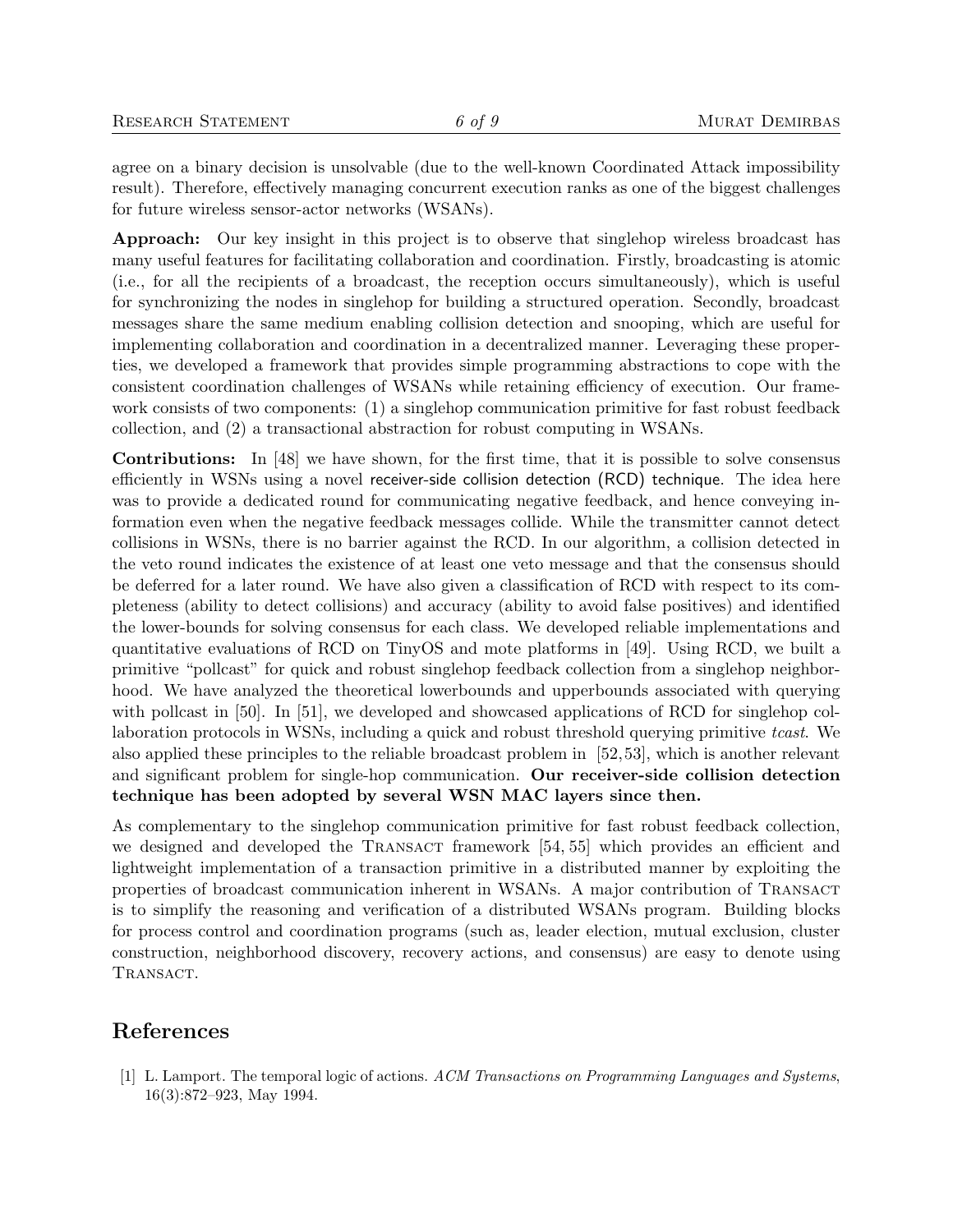- [2] The metadata blog. http://muratbuffalo.blogspot.com, 2019.
- [3] Heidi Howard, Dahlia Malkhi, and Alexander Spiegelman. Flexible Paxos: Quorum intersection revisited. arXiv preprint arXiv:1608.06696, 2016.
- [4] S. Kulkarni, M. Demirbas, D. Madappa, B. Avva, and M. Leone. Logical physical clocks. In Principles of Distributed Systems, pages 17–32. Springer, 2014.
- [5] M. Demirbas and S. Kulkarni. Beyond truetime: Using augmentedtime for improving google spanner. LADIS '13: 7th Workshop on Large-Scale Distributed Systems and Middleware, 2013.
- [6] M. Demirbas and S. Kulkarni. Highly auditable distributed systems. USENIX HotCloud, 2015.
- [7] Cockroachdb: A scalable, transactional, geo-replicated data store. http://cockroachdb.org/.
- [8] Kristina Chodorow and Michael Dirolf. *MongoDB: The Definitive Guide*. O'Reilly Media, Inc., 1st edition, 2010.
- [9] Couchbase distributed nosql database. https://www.couchbase.com, 2019.
- [10] Aleksey Charapko, Ailidani Ailijiang, Murat Demirbas, and Sandeep Kulkarni. Retroscope: Retrospective monitoring of distributed systems. IEEE Transactions on Parallel and Distributed Systems, 2019.
- [11] Duong Nguyen, Aleksey Charapko, Sandeep Kulkarni, and Murat Demirbas. Using weaker consistency models with monitoring and recovery for improving performance of key-value stores. Journal of the Brazilian Computer Society, 25(1), 2019.
- [12] Mohammad Roohitavaf, Murat Demirbas, and Sandeep Kulkarni. Causalspartan: Causal consistency for distributed data stores using hybrid logical clocks. In 2017 IEEE 36th Symposium on Reliable Distributed Systems (SRDS), pages 184–193. IEEE, 2017.
- [13] S. Kulkarni, M. Demirbas, D. Madappa, B. Avva, and M. Leone. Logical physical clocks. In Principles of Distributed Systems, pages 17–32. Springer, 2014.
- [14] Sorrachai Yingchareonthawornchai, Vidhya Tekken Valapil, Sandeep S. Kulkarni, Eric Torng, and Murat Demirbas. Efficient algorithms for predicate detection using hybrid logical clocks. In *International* Conference on Distributed Computing and Networking (ICDCN), 2017.
- [15] Aleksey Charapko, Ailidani Ailijiang, Murat Demirbas, and Sandeep Kulkarni. Retrospective lightweight distributed snapshots using loosely synchronized clocks. In 2017 IEEE 37th International Conference on Distributed Computing Systems (ICDCS), pages 2061–2066. IEEE, 2017.
- [16] Ailidani Ailijiang, Aleksey Charapko, Murat Demirbas, Bekir O Turkkan, and Tevfik Kosar. Efficient distributed coordination at wan-scale. In IEEE 37th International Conference on Distributed Computing Systems (ICDCS), pages 1575–1585. IEEE, 2017.
- [17] L. Lamport. Paxos made simple. ACM SIGACT News, 32(4):18–25, 2001.
- [18] A. Ailijiang, A. Charapko, and M. Demirbas. Dissecting the performance of strongly-consistent replication protocols. In ACM Sigmod, pages 1696–1710, 2019.
- [19] A. Charapko, A. Ailijiang, and M. Demirbas. Linearizable quorum reads in Paxos. In {USENIX} HotStorage, 2019.
- [20] A. Ailijiang, A. Charapko, M. Demirbas, and T. Kosar. WPaxos: Wide area network flexible consensus. IEEE Transactions on Parallel and Distributed Systems, 2019.
- [21] Aleksey Charapko, Ailidani Ailijiang, and Murat Demirbas. Bridging paxos and blockchain consensus. In IEEE International Conference on Blockchains, pages 1545–1552. IEEE, 2018.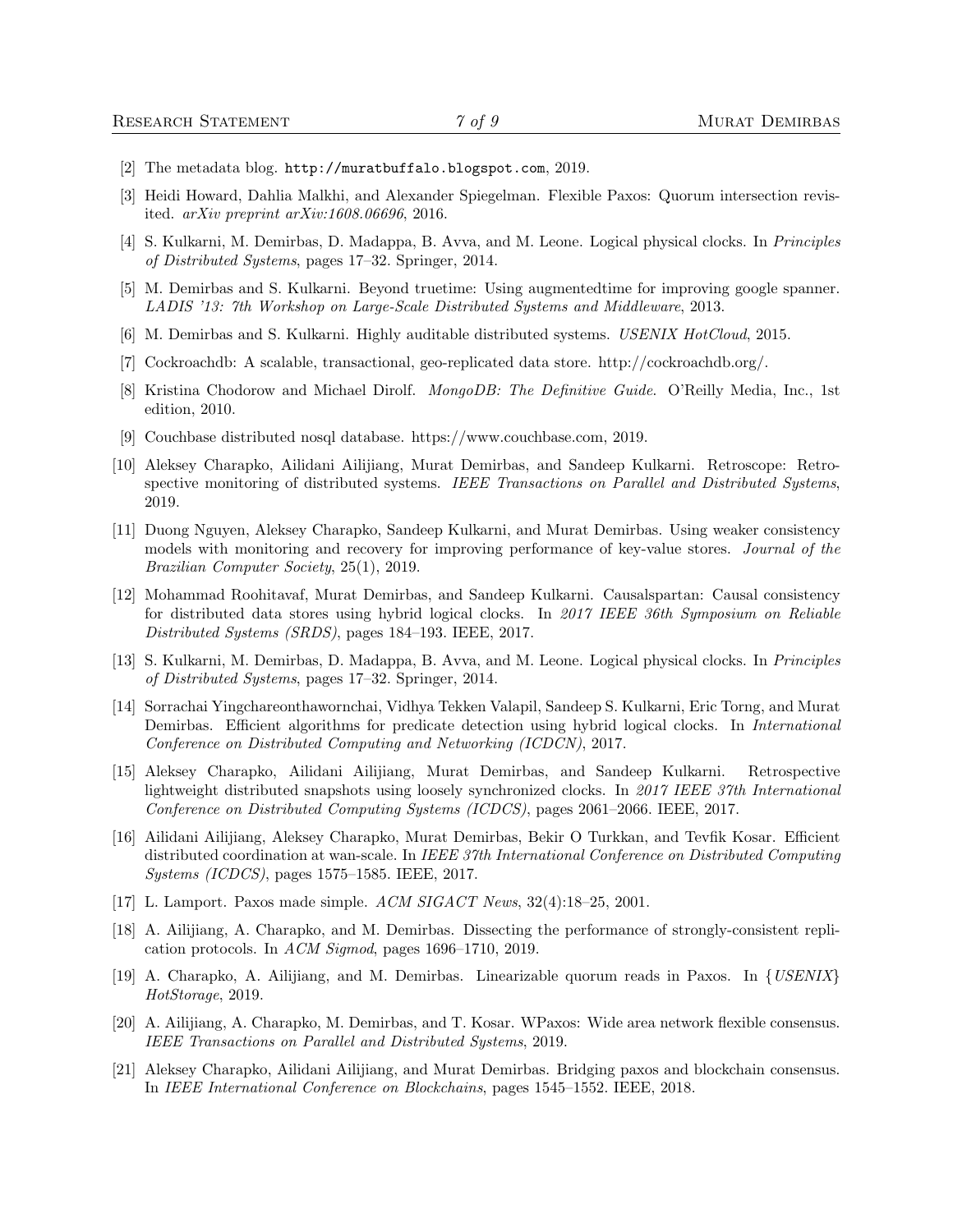- [22] Ailidani Ailijiang, Aleksey Charapko, and Murat Demirbas. Consensus in the cloud: Paxos systems demystified. In 25th International Conference on Computer Communication and Networks (ICCCN), pages 1–10. IEEE, 2016.
- [23] M. Demirbas, M. A. Bayir, C. G. Akcora, Y. Yilmaz, and H. Ferhatosmanoglu. Crowd-sourced sensing and collaboration using twitter. 11th IEEE International Symposium on a World of Wireless, Mobile and Multimedia Networks (WoWMoM), 2010.
- [24] C. G. Akcora, M. A. Bayir, M. Demirbas, and H. Ferhatosmanoglu. Identifying breakpoints in public opinion. Workshop on Social Media Analytics, 2010.
- [25] B. Sriram, D. Fuhry, E. Demir, H. Ferhatosmanoglu, and M. Demirbas. Short text classification in twitter to improve information filtering. 33rd ACM SIGIR Conference, 2010.
- [26] http://ubicomp.cse.buffalo.edu/citypulse.
- [27] M. Demirbas M. F. Bulut, Y. S. Yilmaz. Crowdsourcing location-based queries. IEEE Workshop on Pervasive Collaboration and Social Networking (PerCol), 2011.
- [28] M. A. Bayir, M. Demirbas, and N. Eagle. Discovering spatiotemporal mobility profiles of cellphone users. Pervasive and Mobile Computing Journal, Special Issue on Human Behaviour in Ubiquitous Environments, 6(4):435–454, 2010.
- [29] M. A. Bayir, M. Demirbas, and A. Cosar. A web based personalized mobility service for smartphone applications. The Computer Journal, 54(5):800–814, 2011.
- [30] M. A. Bayir and M. Demirbas. Pro: A profile based routing algorithm for pocket switched networks. IEEE Global Communications Conference (Globecom), 2010.
- [31] M. Demirbas, C. Rudra, A. Rudra, and M. A. Bayir. imap: Indirect measurement of air pollution with cellphones. PerCOM, pages 537–542, 2009.
- [32] M Glasgow, L Mu, P Nayak, C Crabtree-Ide, M Demirbas, E Yoo, A Szpiro, A Rudra, J Merriman, J Wactawski-Wende, et al. Smartphone technology for improving air pollution exposure estimates. In American Journal of Epidemiology, volume 175, pages S9–S9, 2012.
- [33] M. L. Glasgow, C. B Rudra, E-H Yoo, M. Demirbas, J. Merriman, P. Nayak, C. Crabtree-Ide, A. A. Szpiro, A. Rudra, J. Wactawski-Wende, et al. Using smartphones to collect time–activity data for longterm personal-level air pollution exposure assessment. Journal of Exposure Science and Environmental Epidemiology, 2014.
- [34] A. Nandugudi, A. Maiti, F. Bulut, S. Batra, Y Ki, G. Challen, M. Demirbas, S. Ko, T. Kosar, and C. Qiao. Participant behavior in phonelab. Third International Conference on the Analysis of Mobile Phone Datasets (NetMob), 2013.
- [35] M. F. Bulut and M. Demirbas. A holistic approach for energy efficient proximity alert on android. In Global Communications Conference (GLOBECOM), 2013 IEEE, pages 2816–2821. IEEE, 2013.
- [36] M.F. Bulut, Y.S. Yilmaz, M. Demirbas, H. Ferhatosmanoglu, and N. Ferhatosmanoglu. Lineking: Crowdsourced line wait-time estimation using smartphones. In MobiCASE: Fourth International Conference on Mobile Computing, Applications and Services, 2012.
- [37] B. Aydin, Y. Yilmaz, Y. Li, Q. Li, J. Gao, B. Aydin, and M. Demirbas. Crowdsourcing for multiplechoice question answering. Twenty-Sixth Annual Conference on Innovative Applications of Artificial Intelligence (IAAI-14), 2014.
- [38] Y. S. Yilmaz, B. Aydin, and M. Demirbas. Targeted question answering on smartphones utilizing app based user classification. International Conference on Collaboration Technologies and Systems (CTS), 2014.